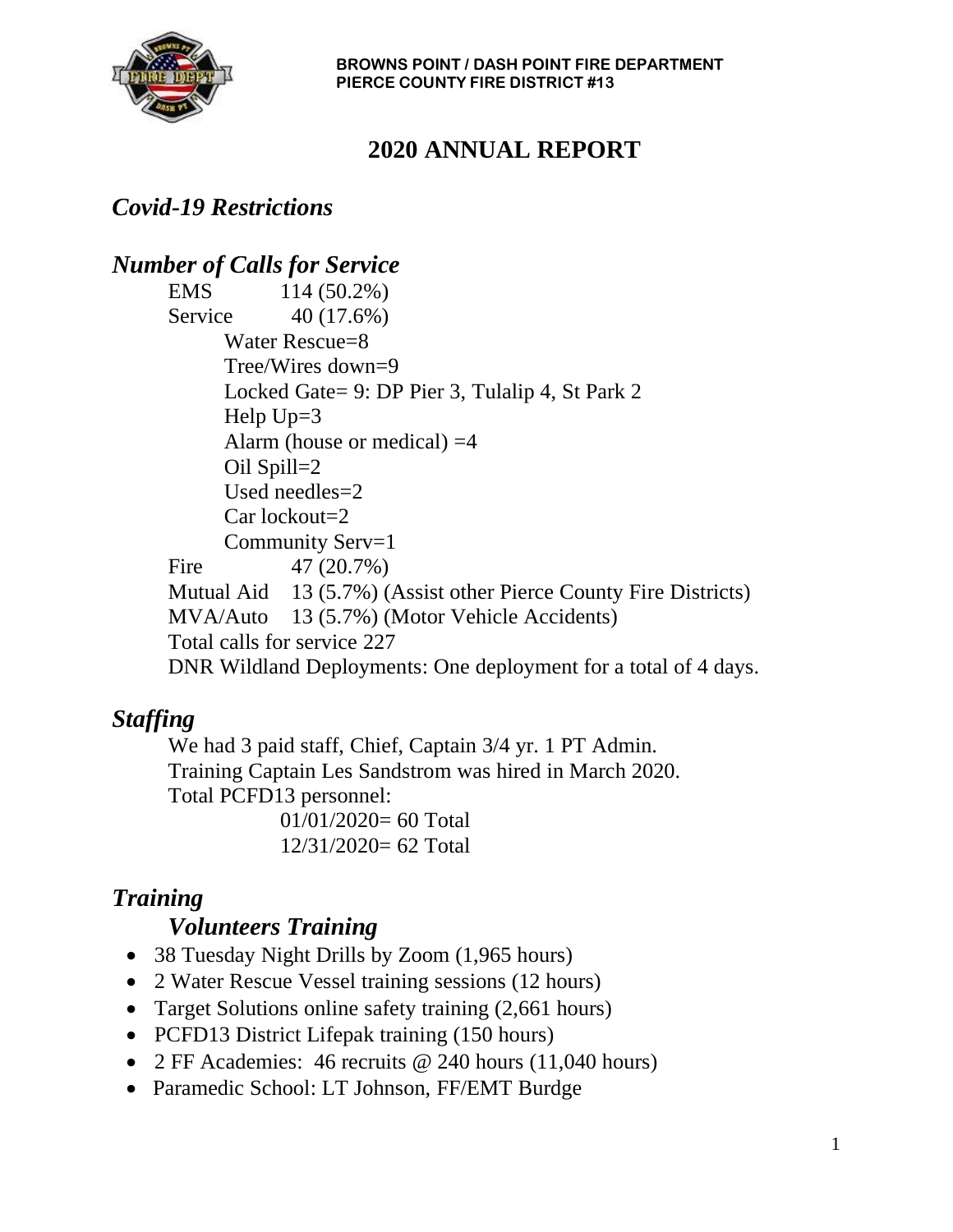

• EMT School: FF Smith, FF Watkins, Failuaga, Simms, Capt. Sandstrom (1000 Hours)

#### *Volunteers Annual Training Hours 16,828*

# *Out of District Training*

- July-Auto Extrication training at Schnitzer Steel: All FF (300 hours)
- Drager SCBA training: Captain Sandstrom and FF/EMT Watkins (32 hours)
- UW Infectious Disease Control: LT Rosenberry (8 hours)
- October-North Bend live training with Academy: LT. Dawson, BC Rapozo, FF/EMT Watkins, LT Rodgers, Capt. Fitzgerald, Capt. Sandstrom, FF Diaz, FF/EMT Genshaw (80 hours)
- October-Fire Instructor 2 training: Chief Wassall, MSO Rosenberry, FF/Medic S. Bokhari, LT. A. Johnson, LT Michaud (200 hours)
- Fire Instructor 1 training: FF/EMT Watkins, LT Michaud (80 hours)
- Firefighter 2 training: LT. Dawson, FF/EMT Watkins, FF/Medic S. Bokhari, FF/EMT Jividan, FF/EMT Lambie (200 hours)
- Rescue Systems 1 training: Capt. Sandstrom, LT A. Johnson, FF/EMT Copp (96 hours)
- **EXECUTE:** Lifetek CPR Instructor training: MSO Rosenberry, EMT Jacobson, LT. Dawson, EMT Fenton (32 hours)
- St Matthews Church AED training (18 hours)
- WA State Parks CPR Training (56 Hours) **Out of District Training** (1,102 Hours)

### *Community Involvement and Activities*

- January: Skills USA Judging @ Sta77 (16 Hours)
- February: Exchange Students from Japan (3 Hours) Seabury School CPR Class (6 hours) Norpoint Preschool 3 Visits (3 hours) St Matthews AED Training (3 hours)
- Two June Graduation Drive By (6 Hours)
- Birthday Drive Bys total of 6 (6 Hours)
- October-Weblow Troup First Aid Badge (18 hours)
- Two Santa Runs (4 Hours)  *Community Involvement* (65)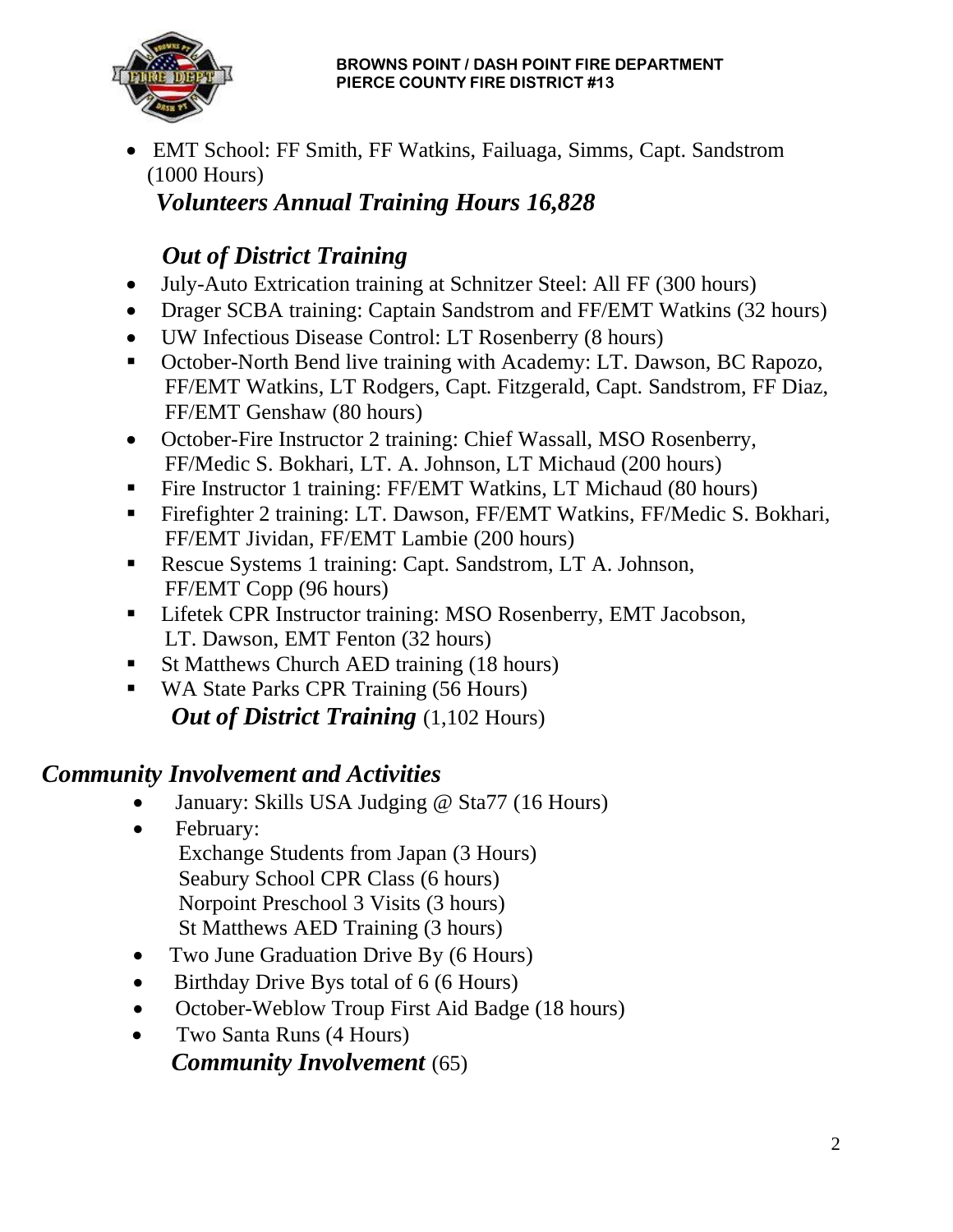

### *Facilities & Equipment Maintenance*

- Purchased Cobra Attack fire hose
- Redefined Station 76 & 77 Driveway striping
- Replaced Station 76 Water heater
- Commissioned Station 77 Conceptual remodel drawings
- Sta 77 purchase of Sofa, Loveseat and Recliner
- Sta 77 purchase of 2 Firesafe cabinets
- Purchase of Lifepak 15
- Purchase of 5 sets of Bunker gear
- Purchase of LDV Flow Tester SCBA
- Purchase of Laerda Airway Management Mannequin
- Purchase of TNT Rescue Tool and Nozzle from Dupont FD
- SCBA Compressor failure in October

## *Vehicles*

| Description                         | Year/Age  | Mileage Engine hours |       |
|-------------------------------------|-----------|----------------------|-------|
| Engine 77                           | 2001 / 20 | 50,625K              | 42547 |
| Engine 76                           | 2001 / 20 | 43,116K              | 01475 |
| Ambulance, A76                      | 2002 / 19 | Sold                 |       |
| New Braun Ambulance A76             | 2019/2    | 6,989K               |       |
| Brush Truck, BR76                   | 2004 / 17 | 25,553K              |       |
| Dodge Pickup, R77                   | 2002 / 19 | Sold                 |       |
| Ford Pickup, R77                    | 2019/2    | 2,946K               |       |
| Water Rescue Vessel, MAR77 2017 / 4 |           | 43hrs                |       |
| Command Vehicle, C77                | 2004 / 17 | 148K                 |       |
| Command Vehicle, B77                | 2004 / 17 | 115,618K             |       |
| Command Vehicle, U76 old            | 2002      | <b>Surplus</b>       |       |
| Command Vehicle, U76 new            | 2006/15   |                      |       |

- All vehicles serviced annually
- All fire engines pump tested and certified
- New Medic one lettering
- U76 Rebranding
- BR76 new muffler and brakes
- A76 Opticom

## *Financial Highlights*

• 2020 Expenditures: \$931,490 (W/O reserve funds \$764,351 under budget by